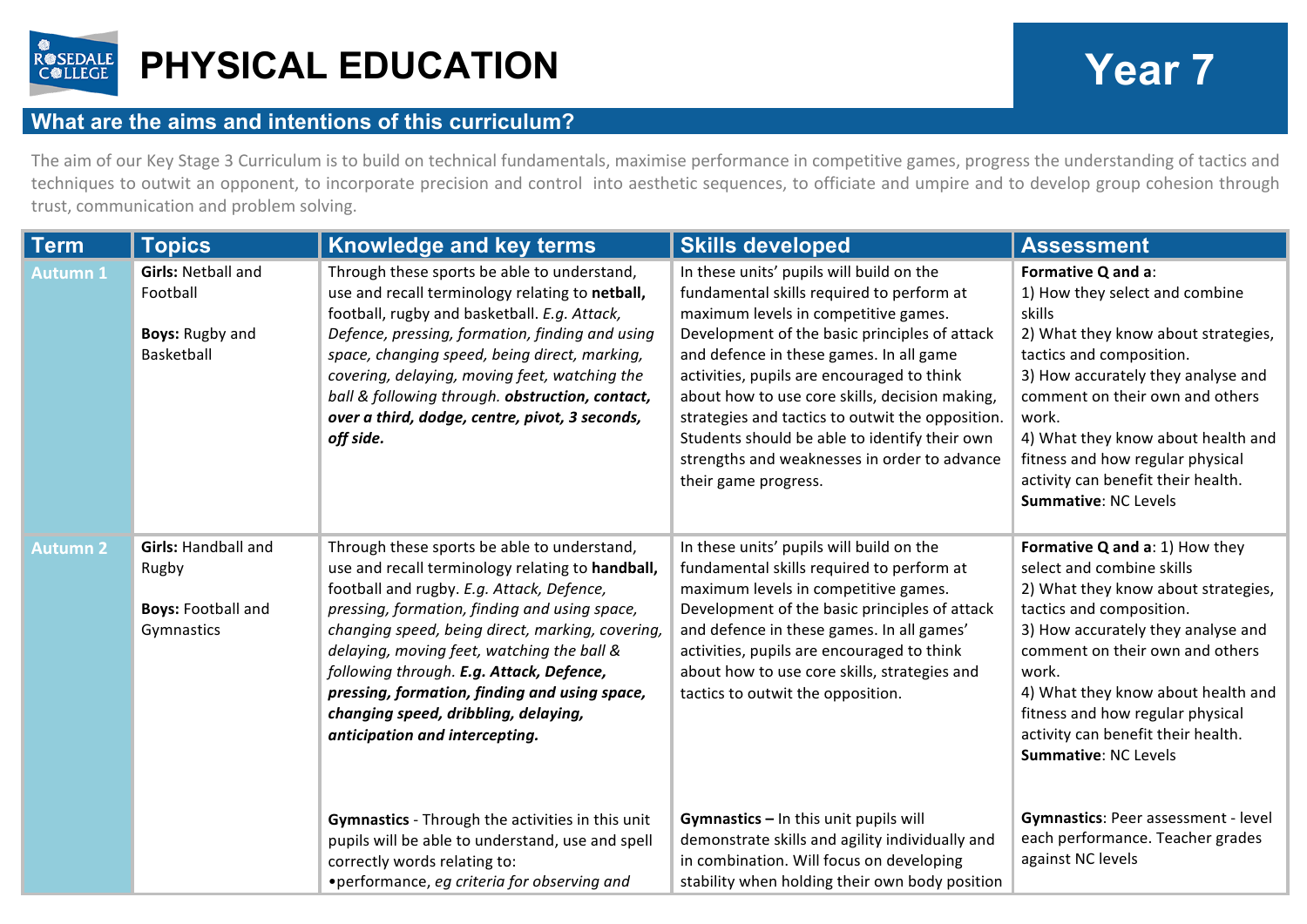|                 |                                                                          | judging, locomotion, transference, balance,<br>roll, rotations, aesthetically pleasing, body<br>tension, body alignment, unison, canon,<br>timing, sequence, movement<br>·dynamics, eg explosive/sustained, replicate,<br>fluency, control, body tension, weight bearing,<br>support, coordination, flight, levels, transitions<br>and other gymnastics terminology                                         | and when supporting a partner. Pupils<br>incorporate control, precision and aesthetics<br>into sequences showing creativity, fluency and<br>timing. Students will evaluate and assess<br>movements to improve sequences.                                                                                                                                                                                                                                                                       |                                                                                                                                                                                                                                                                                                                                                             |
|-----------------|--------------------------------------------------------------------------|-------------------------------------------------------------------------------------------------------------------------------------------------------------------------------------------------------------------------------------------------------------------------------------------------------------------------------------------------------------------------------------------------------------|------------------------------------------------------------------------------------------------------------------------------------------------------------------------------------------------------------------------------------------------------------------------------------------------------------------------------------------------------------------------------------------------------------------------------------------------------------------------------------------------|-------------------------------------------------------------------------------------------------------------------------------------------------------------------------------------------------------------------------------------------------------------------------------------------------------------------------------------------------------------|
| <b>Spring 1</b> | <b>Girls: Badminton and</b><br>Gymnastics<br><b>Boys: Hockey and HRF</b> | Through these sports be able to understand,<br>use and recall terminology relating to:<br>Gymnastics - as above<br><b>Badminton</b> - Body positioning, Service angle,<br>flight of shuttle, angles, forehand, backhand,<br>smash, overhead, drop shot, finishing the rally,<br>tactics, game plan, success criteria,<br>officiating/umpiring, captaincy,<br>adjustments/variations, anticipation & fitness | Gymnastics - as above<br><b>Badminton</b> - Pupils will focus on replicating<br>and developing techniques as well as<br>implementing and refining strategic play to<br>outwit opponents. Pupils will be able to<br>demonstrate the essential elements of attack<br>and defense. In net games, it is the player's<br>aim to get the shuttle to land in the target<br>area so that the opponent cannot return it.<br>Pupils should be able to accurately score and<br>officiate badminton games. | Formative Q and a:<br>1) How they select and combine<br>skills<br>2) What they know about strategies,<br>tactics and composition.<br>3) How accurately they analyse and<br>comment on their own and others<br>work.<br>4) What they know about health and<br>fitness and how regular physical<br>activity can benefit their health.<br>Summative: NC Levels |
|                 |                                                                          | <b>Hockey</b> – principles of attack and defense,<br>finding and using space, changing speed, being<br>direct, marking, covering, delaying, moving feet,<br>watching the ball, following through                                                                                                                                                                                                            | Hockey - In this unit pupils focus on how to<br>use basic principles of attack and defense to<br>plan strategies and tactics for hockey. Pupils<br>will work on improving the quality of their<br>skills with the intention of outwitting<br>opposition. In all games activities, pupils think<br>about how to use skills, strategies and tactics<br>to outwit the opposition.                                                                                                                 |                                                                                                                                                                                                                                                                                                                                                             |
|                 |                                                                          | HRF - heart rate, recovery, cool down, lactic<br>acid, fatique and muscles name.                                                                                                                                                                                                                                                                                                                            | HRF - In this unit pupils will learn and<br>accurately replicate specific techniques for a<br>variety of fitness-based activities. They will<br>carry out investigations into the bodies' ability<br>to exercise and the reasoning behind such<br>principles. Pupils will gain an understanding of<br>warm ups, cool downs and health importance<br>through physical tasks. To reflect on the<br>benefits that fitness events give to an                                                       |                                                                                                                                                                                                                                                                                                                                                             |